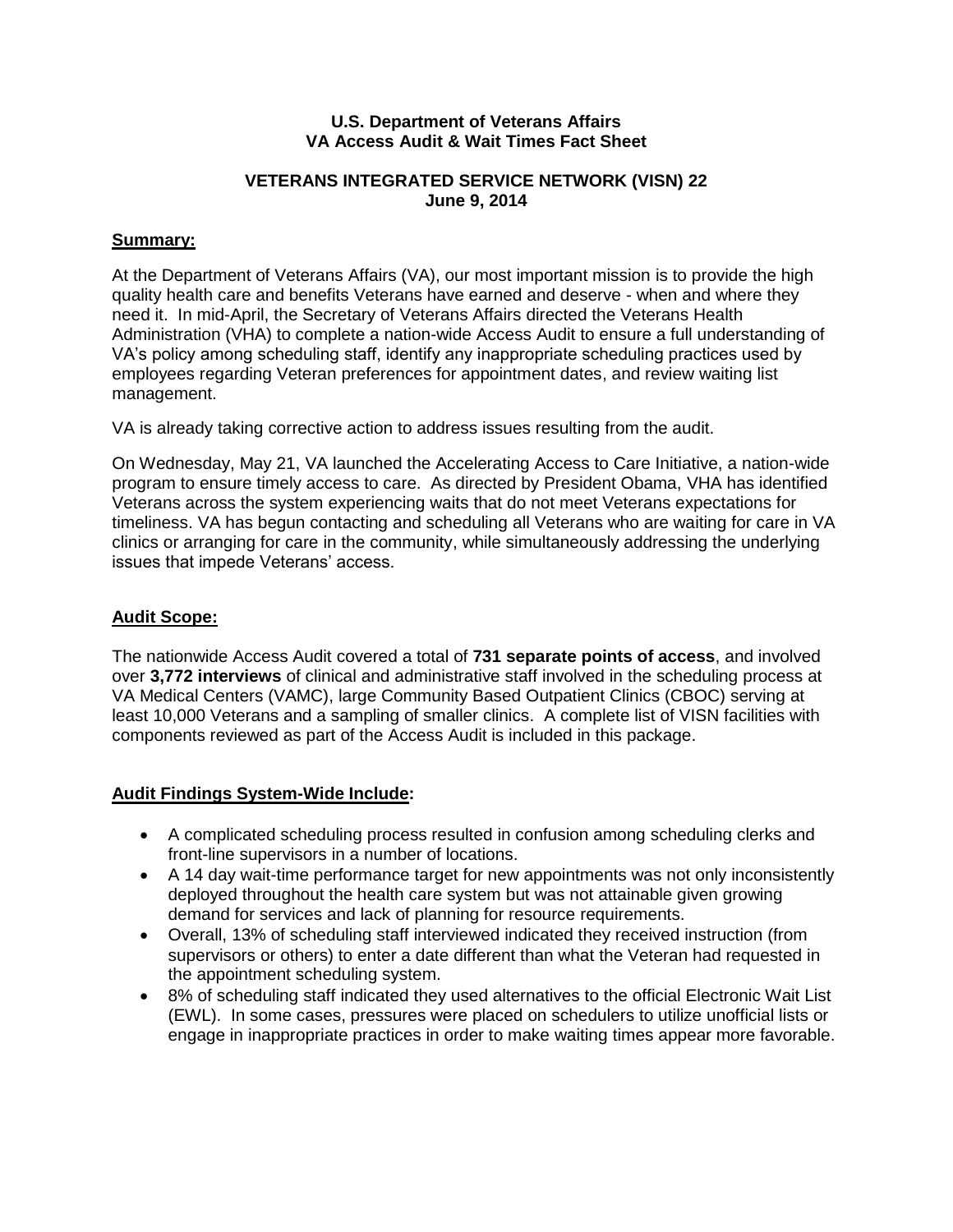Such practices are widespread enough to require VA to re-examine its entire Performance Management system and, in particular, whether current measures and targets for access are realistic or sufficient.

# **Audit Findings: Further Review**

As a result of these audits, some locations were flagged for further review and investigation. Any instance of suspected willful misconduct is being reported promptly to the VA Office of Inspector General (OIG). Where the OIG chooses not to immediately investigate, VHA leadership will launch either a fact finding or formal administrative investigation. Where misconduct is confirmed, appropriate personnel actions will promptly be pursued. As a result of the initial audit findings, there are 5 locations in VISN 22 that require further review:

| <b>VISN</b> | <b>Facility Name</b>           |
|-------------|--------------------------------|
| 22          | Sepulveda (Los Angeles), CA    |
| 22          | Las Vegas (Main), NV           |
| 22          | Las Vegas Southwest (CBOC), NV |
| 22          | Escondido, CA CBOC             |
| 22          | Imperial Valley, CA            |

#### **Audit Findings: Immediate Actions:**

While VHA must assess and learn from the Access Audit, we are immediately redoubling our efforts to quickly address delays in Veterans' health care. VHA is identifying where Veterans are waiting for care and ensuring that timely, quality care is made available as quickly as possible. Among the immediate actions VA is taking:

- VA has accelerated care for Veterans currently waiting for health care services. **VHA is in the process of contacting in excess of 90,000 Veterans during the first phase of VA's "Accelerating Access to Care Initiative"**
	- $\circ$  VHA will provide Veterans who do not currently have an appointment, or are waiting for additional care or services longer than 30 days the option to be rescheduled sooner if VA capacity exists, keep their scheduled appointment, or be referred to non-VA providers in the community
- VA has suspended all VHA Senior Executive Performance Awards for FY14
- VHA will remove 14-day performance goal from employee performance plans
- VHA will revise, enhance and deploy Scheduling Training
- VHA will implement a site inspection process

# **Audit Findings: Long Term and Other Actions**:

VHA is committed to a renewed and aggressive preparation, teaching, training and coaching of our employees. Throughout the immediate and long term, we will emphasize accountability, and ensure managers and staff engaging in inappropriate practices are held accountable.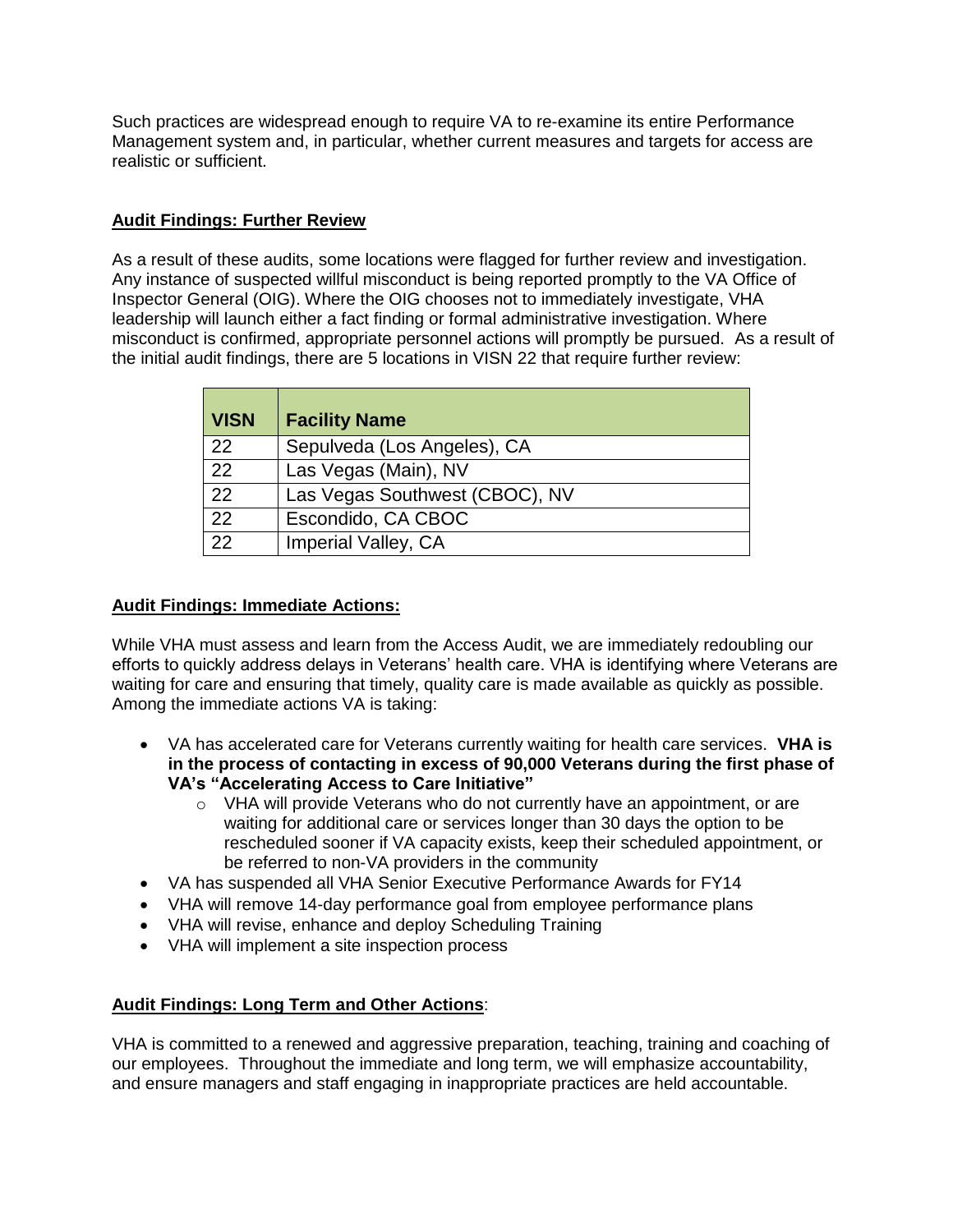- VHA will overhaul the scheduling and access management directive
- VHA will roll out near-term changes to the legacy scheduling system
- VHA will acquire and deploy long-term scheduling software solutions
- VHA will reassess and establish access timeliness goals
- VHA will strengthen accountability for integrity in scheduling and access management

#### **Locality Wait Time Information**

On May 15, 2014, **VHA had over 6 million appointments scheduled** across the system. Nationwide, there are roughly 63,869 Veterans who are waiting to be scheduled for care and another 143,000 who over the past ten years have enrolled in our healthcare system and have not been seen for an appointment. VA is moving aggressively to contact these Veterans through the Accelerating Access to Care Initiative.

Facility data for VISN 22 is listed in the attachment. Complete data is located online at [www.va.gov/health/access-audit.asp](https://www.va.gov/health/access-audit.asp)

At the Department of Veterans Affairs (VA), our most important mission is to provide the high quality health care and benefits Veterans have earned and deserve. While VHA must assess and learn from the Access Audit, we are immediately redoubling our efforts to quickly address delays in Veterans' health care.

VHA is identifying where Veterans are waiting for care and ensuring that timely, quality care is made available as quickly as possible through the Accelerating Access to Care Initiative.